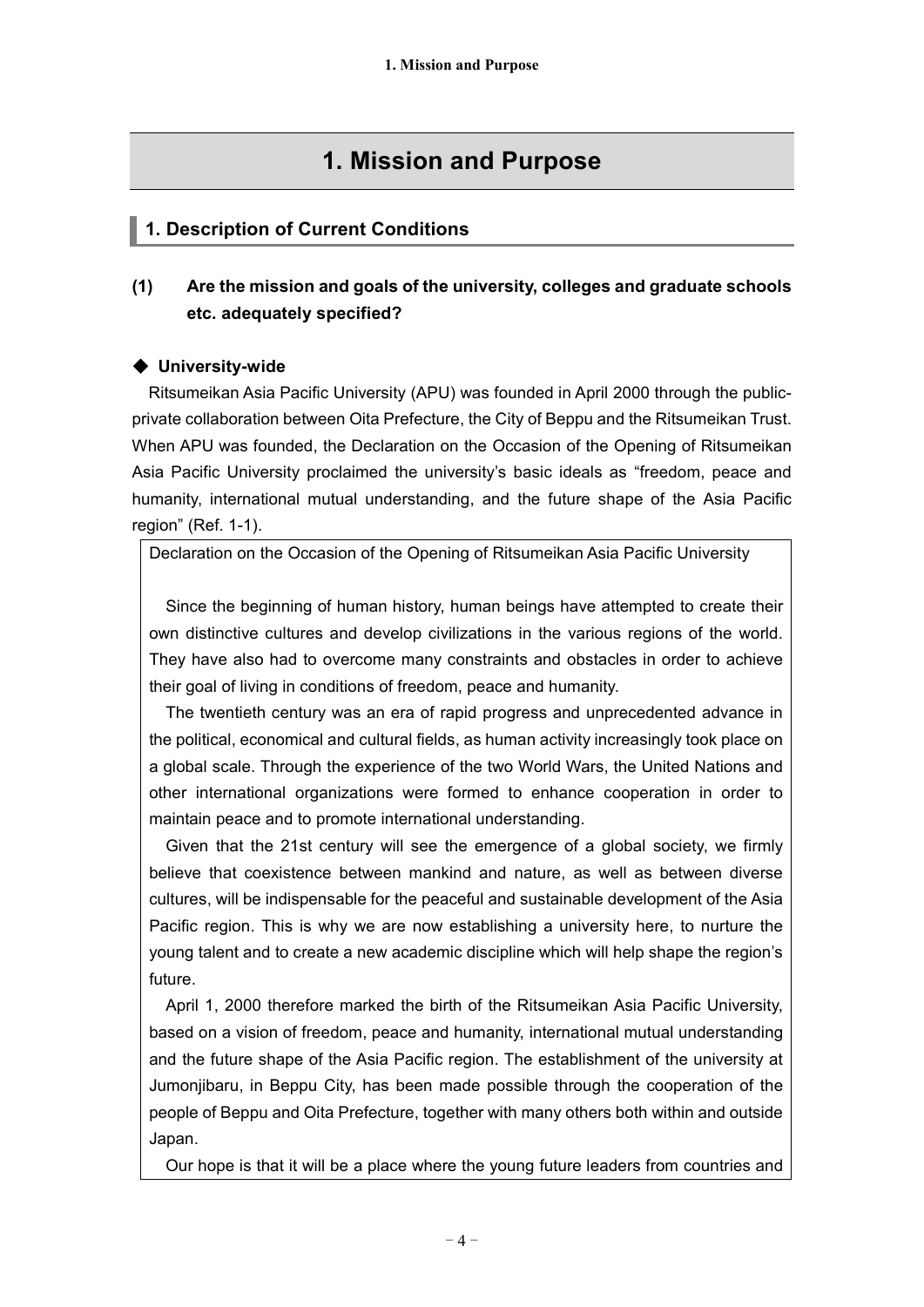regions throughout the world will come to study together, live together, and understand each other's cultures and ways of life, in pursuit of goals which are common to all mankind.

The Ritsumeikan Asia Pacific University is hereby declared open.

April 1st, 2000

In addition, the educational and research objectives of the university are stipulated in the University Regulations (Ref. 1-2).

"The University's mission is to offer a wide range of knowledge as an academic center in accordance with the general principles and methods of education set forth in the Fundamental Law of Education, as well as to teach and research in-depth technical knowledge pertaining to the Asia Pacific Region in order to develop students' intellectual, moral and practical abilities."

In order to realize APU's basic ideals and to nurture young talent capable of contributing to the future shape of the Asia Pacific region, APU has, since its inception, worked towards achieving The Three 50s: 1) Admit international students \*1 from 50 countries and regions; 2) Maintain a 50% ratio of international to domestic students<sup>\*2</sup> in order to create a multicultural campus; and 3) Maintain a 50% ratio of foreign to Japanese faculty. Furthermore, APU has devised the following university management systems to achieve these ideals and objectives while emphasizing the internationalization of all aspects of education, research and university management:

\*1: International students: Students with the status of residence of 'College Student'.

\*2: Domestic students: Students who are Japanese nationals or non-Japanese students with a status of residence other than 'College Student'.

- a) Biannual (Spring and Fall) admissions and admissions selection in Japanese or English (The graduate school selection process is conducted entirely in English);
- b) Japanese and English dual-language education (undergraduate Colleges only), internationally-compatible educational systems (syllabi, subject numbering, stringent grading, credit transfer based on international standards etc.);
- c) International open recruitment of faculty members (in principle);
- d) Publication of in-house university materials, notices and homepage content in both Japanese and English (in principle; only English is used for graduate school materials);
- e) Operation of Faculty Council Meetings, University Senate Meetings and other university meetings in both Japanese and English;
- f) Appointment of foreign nationals to executive positions, including president, vice president and dean (As of April 2014, seven of 17 executives are foreign nationals).

As of May 1, 2014, the achievement of the Three 50s is as follows: 1) Number of countries and regions represented by our international students: 79, 2) International student ratio: 44%, 3) Non-Japanese faculty ratio: 50%. Since its inception, APU has accepted students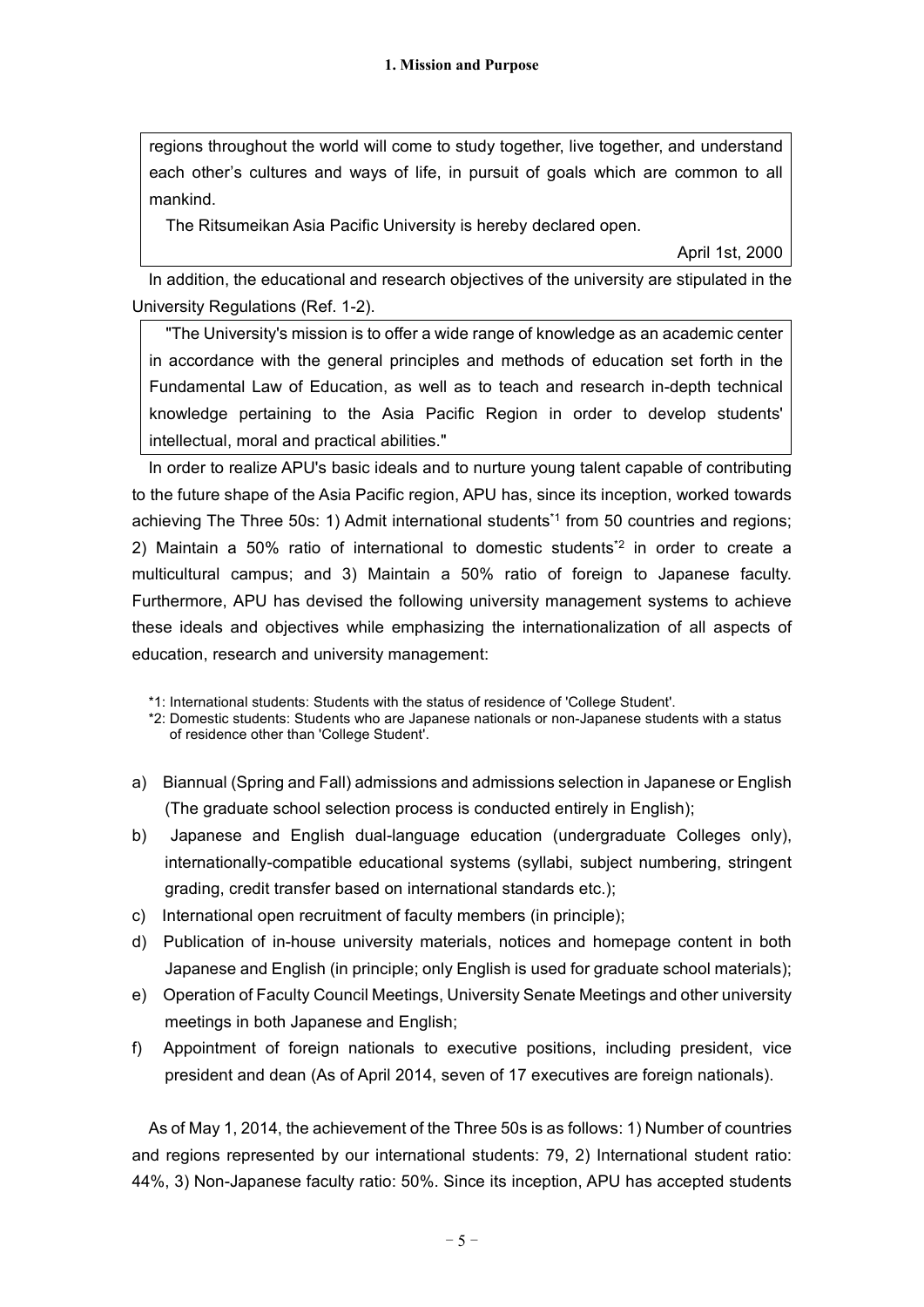from a total of 134 countries and regions (Ref. 1-3, pp.1, 3 and 6). In addition to the official languages of Japanese and English, a wide range of languages can be heard on the campus where active intercultural exchange is a routine occurrence.

## ◆ **College of Asia Pacific Studies**

The College of Asia Pacific Studies (APS) was established at the same time as the university in April 2000. The educational and research objectives (human resources development goals) for APS are as follows (Ref. 1-2, Article 2, Paragraph 3):

The College of Asia Pacific Studies aims to cultivate human resources who, upon comprehensive understanding of the diverse political conditions, economies, societies, and cultures of the Asia Pacific region, will (1) achieve basic and advanced knowledge in such areas as global society, environment and development, and tourism, (2) develop language, communication and problem-solving abilities, and (3) through understanding of the diverse problems facing the Asia Pacific, will be able to contribute to sustainable development and coexistence in the region.

## ◆ **College of International Management**

The College of International Management (APM) was established at the same time as the university in April 2000, undergoing a name change from the former College of Asia Pacific Management to its current College of International Management in April, 2009. The educational and research objectives (human resources development goals) for APM are as follows (Ref. 1-2, Article 2, Paragraph 3):

The Mission of the College of International Management is to cultivate human resources with strong business ethics that will play an active role in resolving management issues at globalizing enterprises and other organizations by imparting fundamental knowledge in management, enhancing intercultural communication skills and upholding cultural diversity.

## ◆ **Graduate School of Asia Pacific Studies**

The Graduate School of Asia Pacific Studies (GSA) was established in April 2003. GSA has both a Master's Program and a Doctoral Program, and the Master's Program offers two majors: Asia Pacific Studies and International Cooperation Policy. The educational and research objectives (human resources development goals) for the GSA programs, which are stipulated in the University Regulations, are as follows (Ref. 1-2, Article 2-2, Paragraph 3):

### Master's Program Major in Asia Pacific Studies

The Master's Program in Asia Pacific Studies aims to cultivate human resources who will contribute to the sustainable development of and coexistence in the Asia Pacific region. These individuals will possess a keen interest in research pertaining to and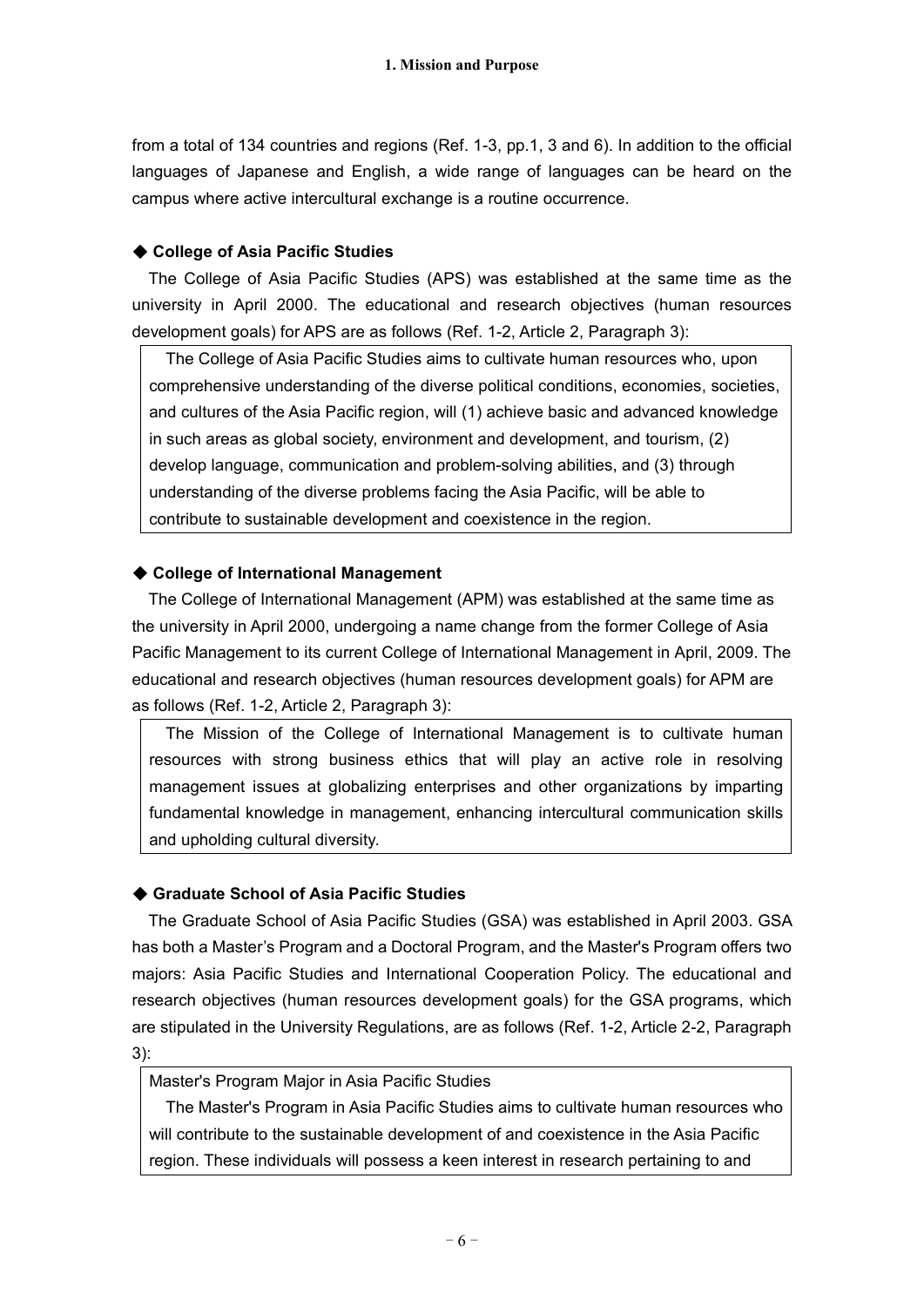specialized knowledge and skills in fields including international relations and social and cultural studies, and they will demonstrate the practical problem-solving skills required for the development of the Asia Pacific region.

Master's Program Major in International Cooperation Policy

The Master's Program in International Cooperation Policy aims to cultivate human resources who will contribute to the sustainable development of and coexistence in the Asia Pacific region. These individuals will possess a keen interest in research pertaining to and specialized knowledge and skills in fields including administration, environmental studies, development, health science and tourism, and they will demonstrate the practical problem-solving skills required for the development of the Asia Pacific region.

Doctoral Program in Asia Pacific Studies

The Doctoral Program in Asia Pacific Studies aims to cultivate advanced researchers and professionals who will contribute to the sustainable development of and coexistence in the Asia Pacific region and achieve an advanced capacity for pioneering new academic disciplines required for the development of the Asia Pacific region.

## ◆ **Graduate School of Management**

The Graduate School of Management (GSM) was established in April 2003. Currently, this school only has a Master's Program in place. The educational and research objectives (human resources development goals) for GSM, which are stipulated in the University Regulations, are as follows (Ref. 1-2, Article 2, Paragraph 23):

The Mission of GSM is to cultivate creative well-rounded professionals and leaders who will play a central role in resolving management issues at globalizing enterprises and other organizations by imparting advanced management skills, a good understanding of business ethics and a deep insight into globalization.

**(2) Are the mission and purpose of the university, colleges and graduate schools known to faculty, staff and students and have they been made public?**

## ◆ **University-wide**

The mission and purpose of the university have been made public in the Declaration on the Occasion of the Opening of Ritsumeikan Asia Pacific University, which can be found on the APU homepage. Also, the Ritsumeikan Asia Pacific University University Regulations are publicly available on the Ritsumeikan Trust homepage. Meanwhile, the educational and research objectives (human resources development goals) are communicated both within and outside of the university (Ref. 1-1; 1-2). In addition, a plaque engraved with the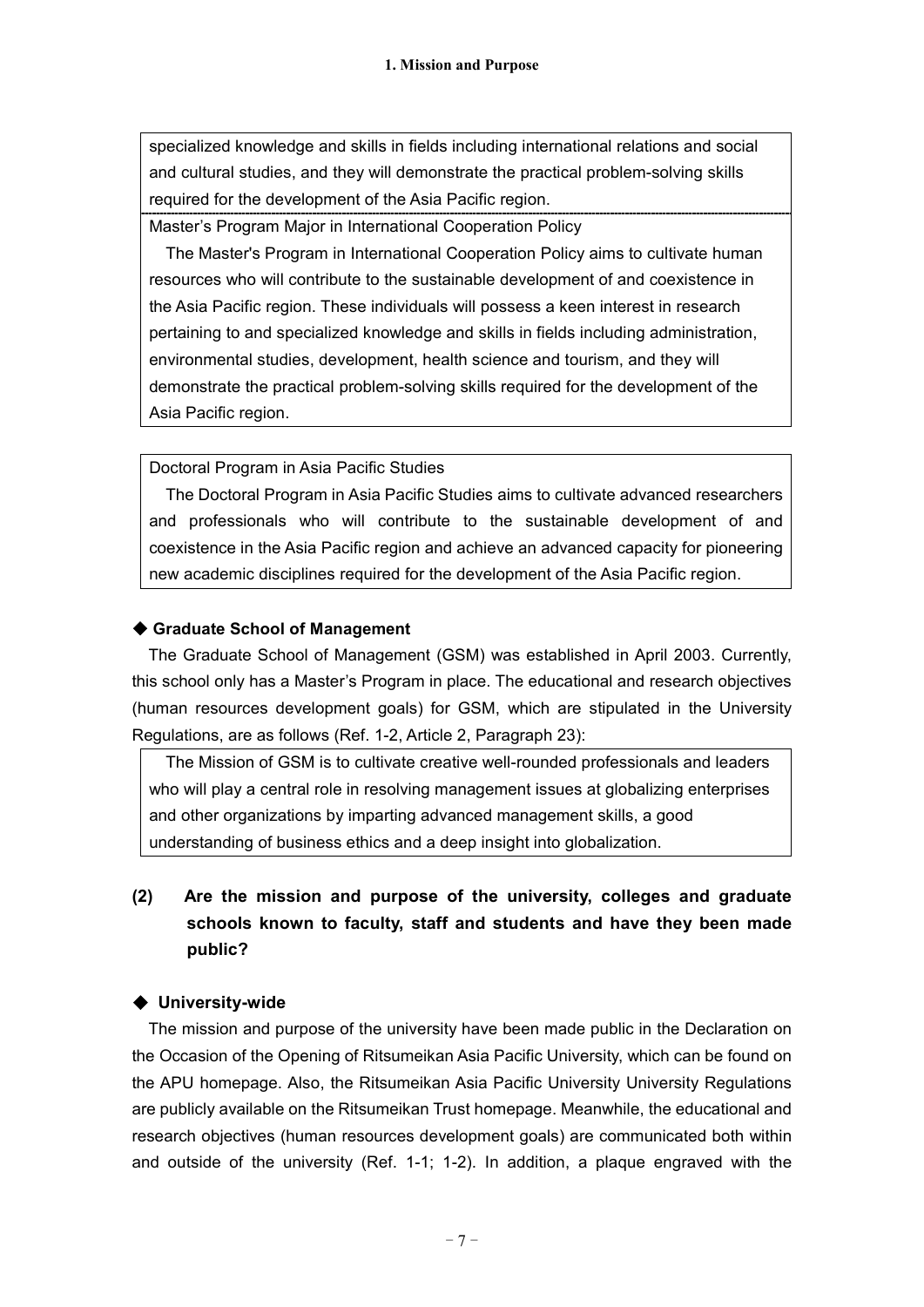Declaration on the Occasion of the Opening of Ritsumeikan Asia Pacific University is located in the center of campus. It serves not only as a symbol of APU's basic ideals, it is also highly visible to all students and visitors to the campus.

### ◆ **College of Asia Pacific Studies**

At the time of enrollment, the College of Asia Pacific Studies (APS) distributes Japanese and English versions of the Undergraduate Academic Handbook, which contains both the Declaration on the Occasion of the Opening of Ritsumeikan Asia Pacific University and the College's educational and research objectives (human resources development goals), to all incoming freshmen in an effort to notify them of this information (Ref. 1-4, p.1). This Handbook is also available at any time from the Academic Office, and an electronic version (in Japanese and English) is published on the university's official homepage (Ref. 1-5; Ref. 1-6).

### ◆ **College of International Management**

At the time of enrollment, the College of International Management (APM) distributes Japanese and English versions of the Undergraduate Academic Handbook, which contains both the Declaration on the Occasion of the Opening of Ritsumeikan Asia Pacific University and the College's educational and research objectives (human resources development goals), to all incoming freshmen in an effort to notify them of this information (Ref. 1-4, p.1). This Handbook is also available at any time from the Academic Office, and an electronic version (in Japanese and English) is published on the university's official homepage (Ref. 1-5; Ref. 1-7). Furthermore, APM hangs posters on campus bulletin boards and distributes Mission Statement Cards (English only) in an effort to notify students of its mission (Ref. 1- 8).

### ◆ **Graduate School of Asia Pacific Studies**

The Graduate School of Asia Pacific Studies (GSA) distributes the Graduate Academic Handbook (English only), which contains the School's educational and research objectives (human resources development goals), to all students and publishes the same information on the university homepage in an effort to notify students of this information (Ref. 1-9, pp. 19 and 77; Ref. 1-10).

#### ◆ **Graduate School of Management**

The Graduate School of Management (GSM) distributes the Graduate Academic Handbook (English only), which contains the School's educational and research objectives (human resources development goals), to all students and publishes the same information on the university homepage in an effort to notify students of this information (Ref. 1-9, p. 49; Ref. 1-11). Furthermore, GSM hangs posters on campus bulletin boards and distributes Mission Statement Cards (English only) in an effort to notify students of its mission (Ref. 1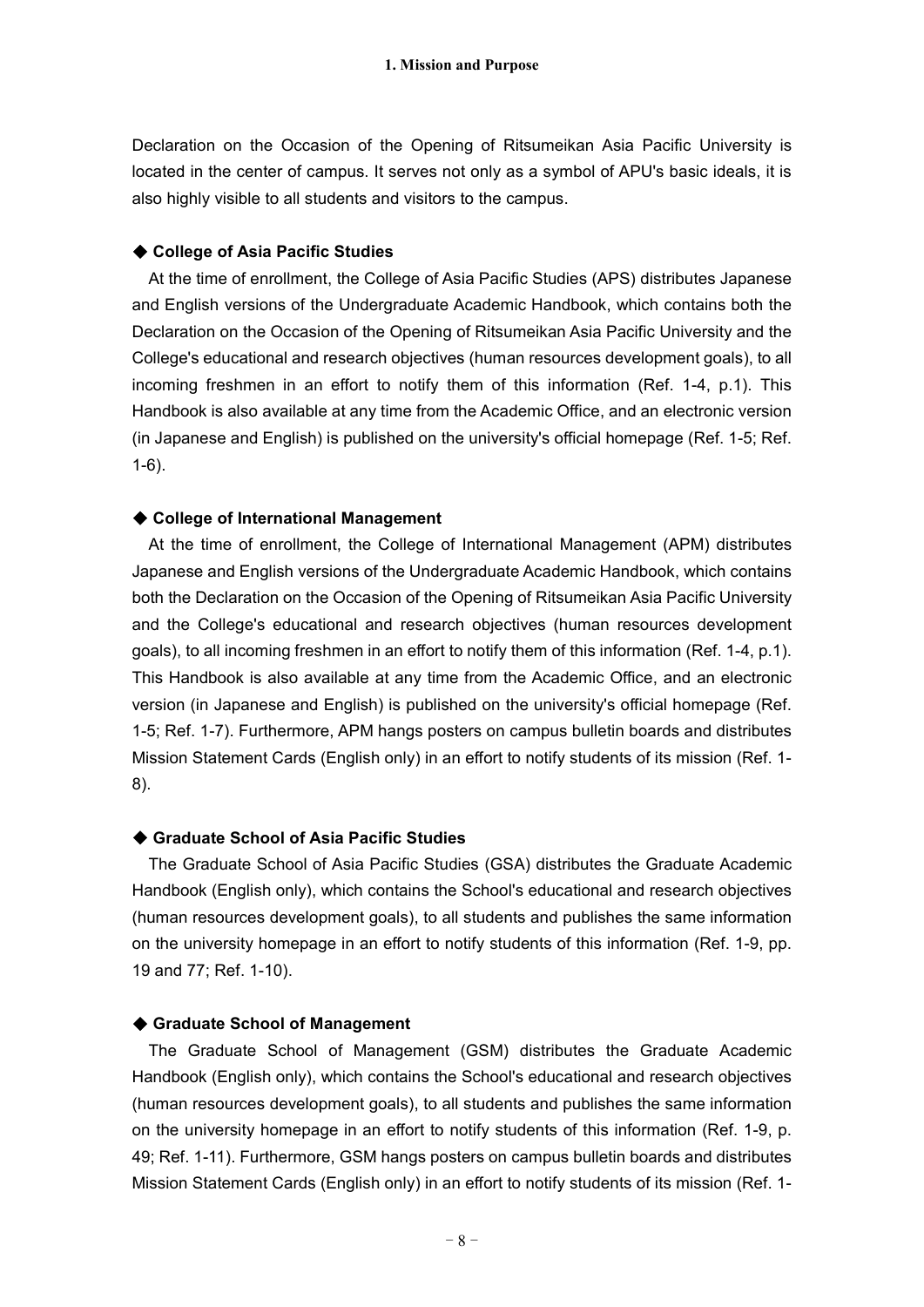8).

## **(3) Are the mission and purpose of the university, colleges and graduate schools etc. regularly reviewed for suitability?**

### ◆ **University-wide**

The suitability of APU's basic ideals and educational and research objectives is reviewed every two years during the self-assessment process as well as during the formulation of mid to long-term university visions, academic reforms (i.e., curriculum reforms), and midterm plans.

More recently, this was performed during the formulation of the APU2020 Vision and the APU Phase Three Plan, the AY2011 academic reforms and the AY2014 graduate school reforms (Ref. 1-12; Ref. 1-13; Ref. 1-14). APU is currently in the process of formulating the APU2030 Vision.

However, the slogan used in the APU2020 Vision—"Towards becoming a global university where diversity breeds creativity by demonstrating the true value of "freedom, peace and humanity"—served as a reaffirmation of APU's basic ideals. In the APU2030 Vision as well, we have confirmed that, even after more than 10 years, APU's basic ideals and human resources development goals continue to sufficiently respond to the needs of society, so we have decided to present them in even more concrete terms.

### ◆ **College of Asia Pacific Studies**

The human resources development goals for the College of Asia Pacific Studies are reviewed during the self-assessments conducted every two years, and the suitability and significance thereof is assessed by the College and the Division of Academic Affairs every time academic reforms are carried out. More recently, these were confirmed during the discussion of the new curriculum adopted in AY2011 (Ref. 1-13, pp. 28). At present, discussions have been initiated on the next round of curriculum reforms, and the educational and research objectives (human resources development goals) will be reviewed again as part of that process.

### ◆ **College of International Management**

The human resources development goals for the College of International Management are reviewed during the self-assessments conducted every two years, and the suitability and significance thereof is assessed by the College and the Division of Academic Affairs every time academic reforms are carried out. More recently, these were confirmed during the discussion of the new curriculum adopted in AY2011 (Ref. 1-13, pp. 28). Moreover, the mission and purpose are currently under review as part of the process of obtaining accreditation from AACSB. At present, discussions have been initiated on the next round of curriculum reforms, and the educational and research objectives (human resources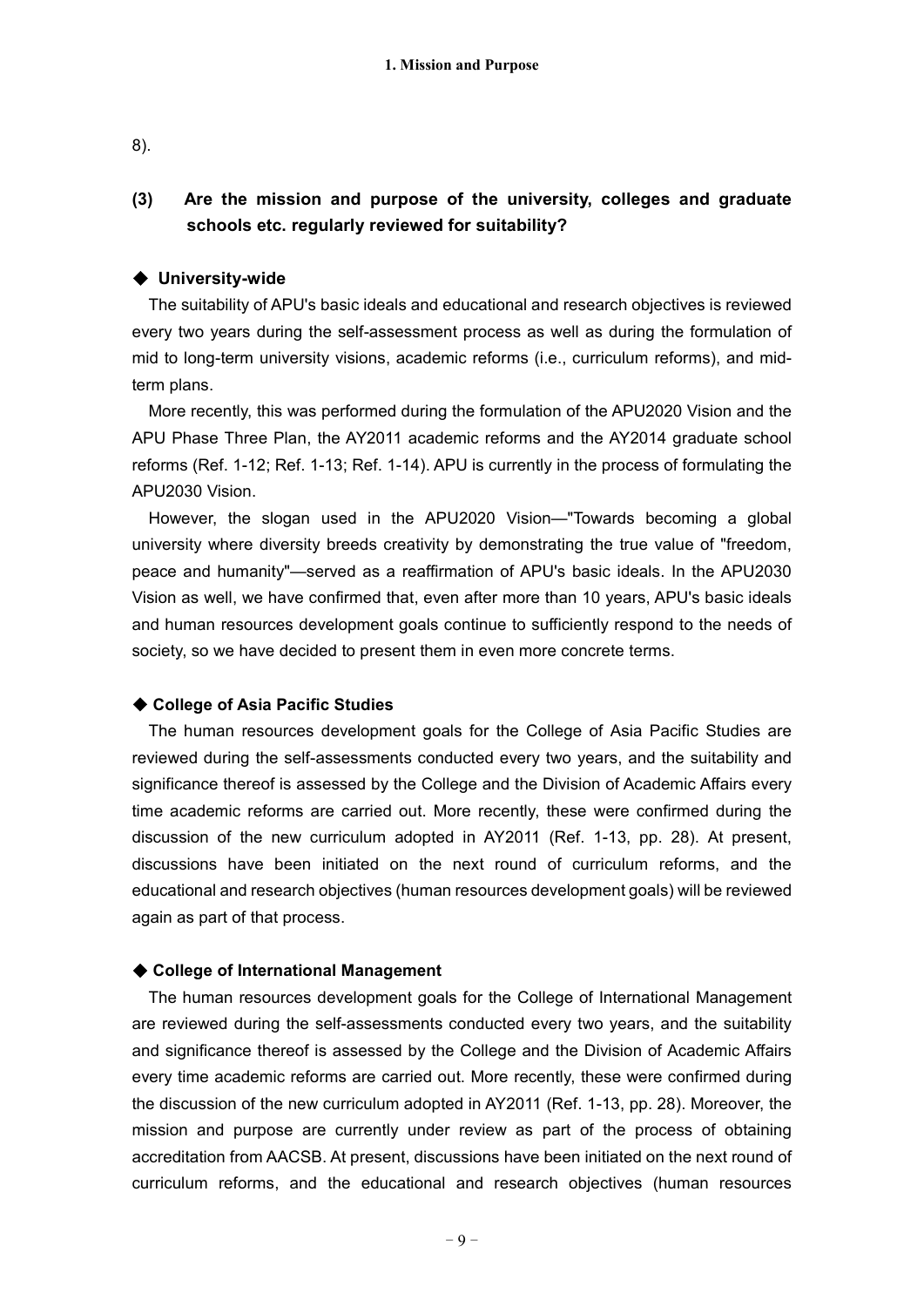development goals) will be reviewed again as part of that process.

## ◆ **Graduate School of Asia Pacific Studies**

The human resources development goals for the Graduate School of Asia Pacific Studies are reviewed during the self-assessments conducted every two years, and the suitability and significance thereof is assessed by the Graduate School every time academic reforms are carried out. More recently, these were confirmed during the discussion of the new curriculum adopted in AY2014 (Ref. 1-14).

### ◆ **Graduate School of Management**

The human resources development goals for the Graduate School of Management are reviewed during the self-assessments conducted every two years, and the suitability and significance thereof is assessed by the Graduate School every time academic reforms are carried out. More recently, these were confirmed during the discussion of the new curriculum adopted in AY2014 (Ref. 1-14). Moreover, the mission and purpose are currently under review as part of the process of obtaining accreditation from AACSB.

## **2. Assessment**

## **(1) Items that are Showing Results**

#### ◆ **University-wide**

### 1) Penetration of the university's mission, goals and social significance

Since its inception, APU has continued to broadcast the significance of its basic ideals and education and research activities in both Japanese and English throughout the world. As a result, we have created a rare multicultural campus where young people from around the world with whom APU strikes a chord gather and where nearly 50% of the student body and faculty are non-Japanese (Ref. 1-3, p. 6).

Amid the continuing globalization of the economy and society, people from around Japan and the world have become extremely interested in APU students because they are equipped with advanced intercultural understanding skills and language proficiency. With a focus on the Asia Pacific region, which is developing rapidly and becoming increasingly complicated, the mission and purpose of APU, which were devised to produce human resources who embody the ideals of 'Freedom, Peace and Humanity', 'International Mutual Understanding' and 'The Future Shape of the Asia Pacific Region', have accurately responded to the needs of contemporary society, and we deem them to be suitable.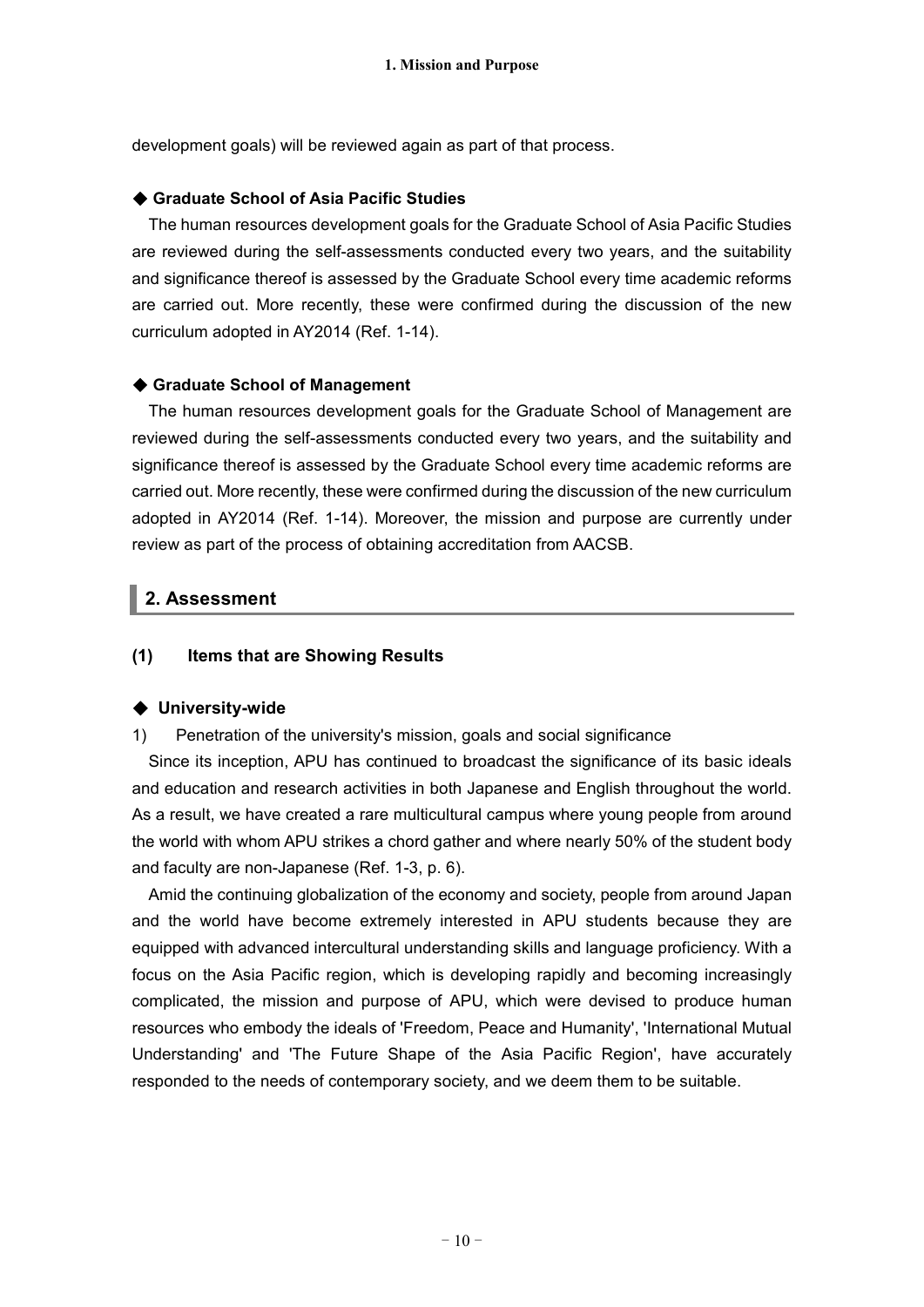## **(2) Areas for Improvement**

### ◆ **University-wide**

### 1) Communication of the mission and purpose

Compared to the penetration of the basic ideals, which are contained in the Opening Declaration and other documents, we have not sufficiently communicated the educational and research objectives (human resources development goals) of the Colleges and Graduate Schools. In light of APU's unique characteristics, we have typically focused efforts on communicating information on the homepage, so our publicity by way of pamphlets and printed matter has been somewhat weak.

## **3. Strategic Direction for the Future**

### **(1) Items that are Showing Results**

#### ◆ **University-wide**

1) Penetration of the university's mission, goals and social significance

To ensure that the basic ideals and educational and research goals are easy to understand, leave an impression and strike a chord with outside parties as well as people affiliated with the university, we will consider more effective methods of information dissemination and strive for further penetration of the university's mission and purpose. In AY2015, the first year of the APU2030 Vision, we will begin undertaking in-depth discussions and initiatives.

## **(2) Areas for Improvement**

### ◆ **University-wide**

1) Communication of the mission and purpose

We will strive to communicate the educational and research objectives (human resources development goals) of the Colleges and Graduate Schools. In AY2015, we will also seek to enhance publicity in pamphlets and printed matter in addition to the homepage.

## **4. Supporting Resources**

- 1-1: Declaration on the Occasion of the Opening of Ritsumeikan Asia Pacific **University**
- 1-2: Ritsumeikan Asia Pacific University University Regulations
- 1-3: APU Data Book 2014
- 1-4: 2014 Undergraduate Academic Handbook

\*